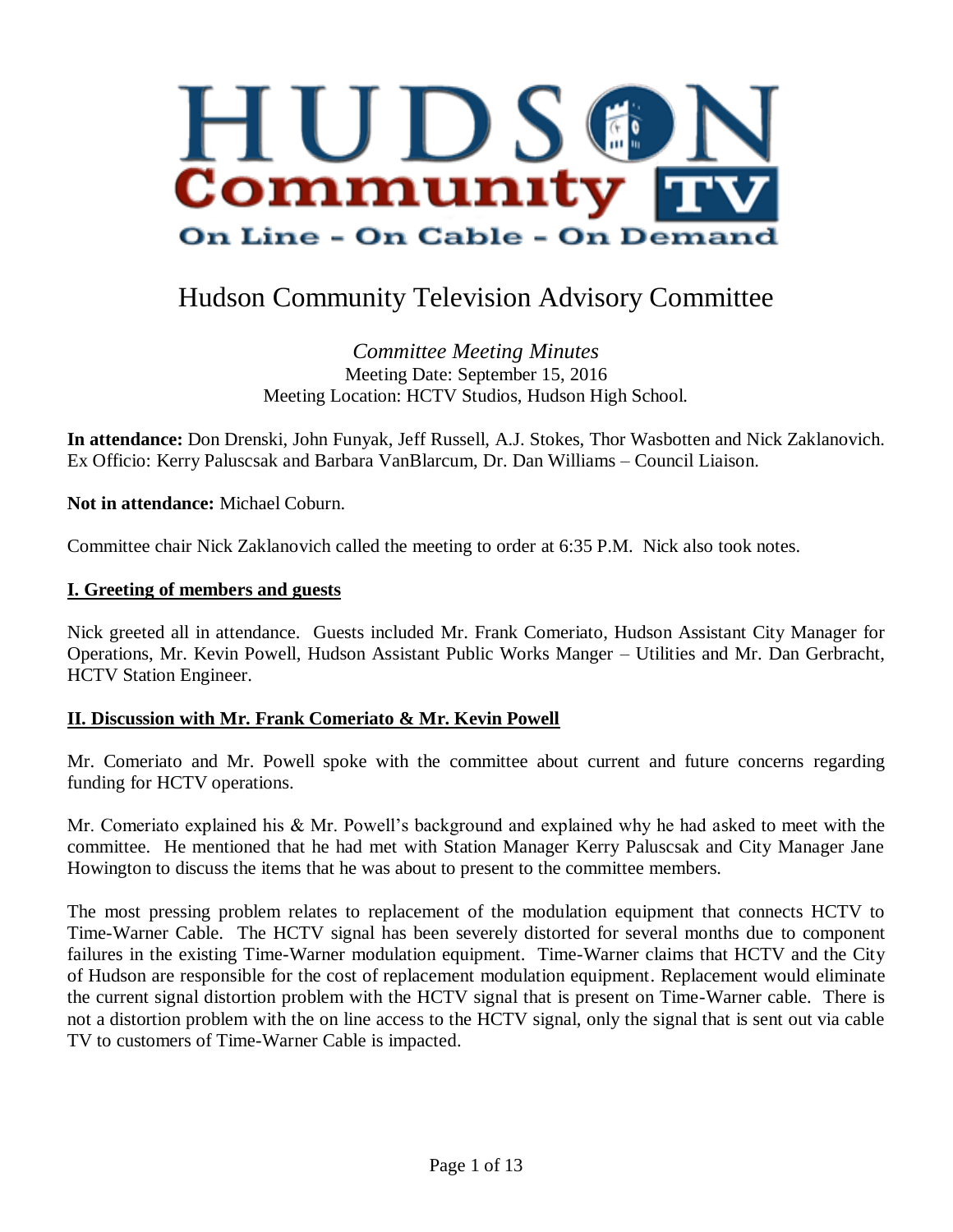Mr. Comeriato explained that some funds have been made available by the City to upgrade the modulation equipment for one of the HCTV channels. Following that, Time-Warner has said that upgrading only one channel is not an option and that the modulation equipment for all HCTV channels must be upgraded at the same time.

Mr. Comeriato explained that when looking at the incoming revenue from franchise fees and the expenditures, there are no funds left for capital equipment purchases. While previous large cost equipment functions have been funded in the recent past by an advance provided by City Council, Mr. Comeriato would prefer not to depend on funding capital equipment in that way.

He noted that the actual yearly contributions to the station far exceeds the contribution income estimate that is included in the station budget, which is a pattern that is a very good pattern that we all would like to see grow even more in the future. However, the operating costs of the station, into the future, when matched to declining future cable franchise revenues is a concern.

Mr. Comeriato's second point was the cost of producing programming for the station. While he did acknowledge that the HCTV sports productions do look first rate, the costs to produce sports programming for the station is a concern. The coverage of the government meeting coverage is also a cost concern.

He indicated that the City has submitted a grant request to the Burton D. Morgan Foundation to help in funding the cost of the modulation equipment upgrade. Mr. Comeriato said that more support like a Morgan Foundation grant is needed in the future and asked that if any committee members know of any similar sources that they be brought to the attention of the City. The City now has a designated person that will do the preliminary work in applying for grants, but suggestions are needed in regards to sources of grant funds for the station.

Looking forward, HCTV needs to plan for capital outlays for the next five years. Rapid advances in technology may make that capital equipment plan difficult to generate, but Kerry was asked to start working on a plan. Mr. Comeriato asked the committee members for their suggestions in regards to capital equipment needs for the station. The City is willing to invest in equipment that will improve station operations, but the administration does not want to invest in equipment that will not be used for a good amount of time, because of what the industry is doing.

Mr. Comeriato mentioned that the administration would like to see more volunteer and student volunteer involvement with the station. The City has been in touch with School Superintendent Phil Herman to get his input into getting students involved with the station, particularly considering that the station is located inside of the high school. Mr. Comeriato has asked Kerry to start working on getting more student and volunteer involvement, that would in turn free up staff for other tasks at the station and reduce costs.

The success of the City's Velocity Broadband internet service initiative may be directly tied to the continued growth of HCTV. As the City builds out the new system, they are keeping an eye towards residential participation in the program, simply because the fiber communication backbone will already be available from the service that will be provided to businesses. Mr. Comeriato suggested that City Council might want to move forward more quickly with providing Velocity service to residences, since the hardware is already in place.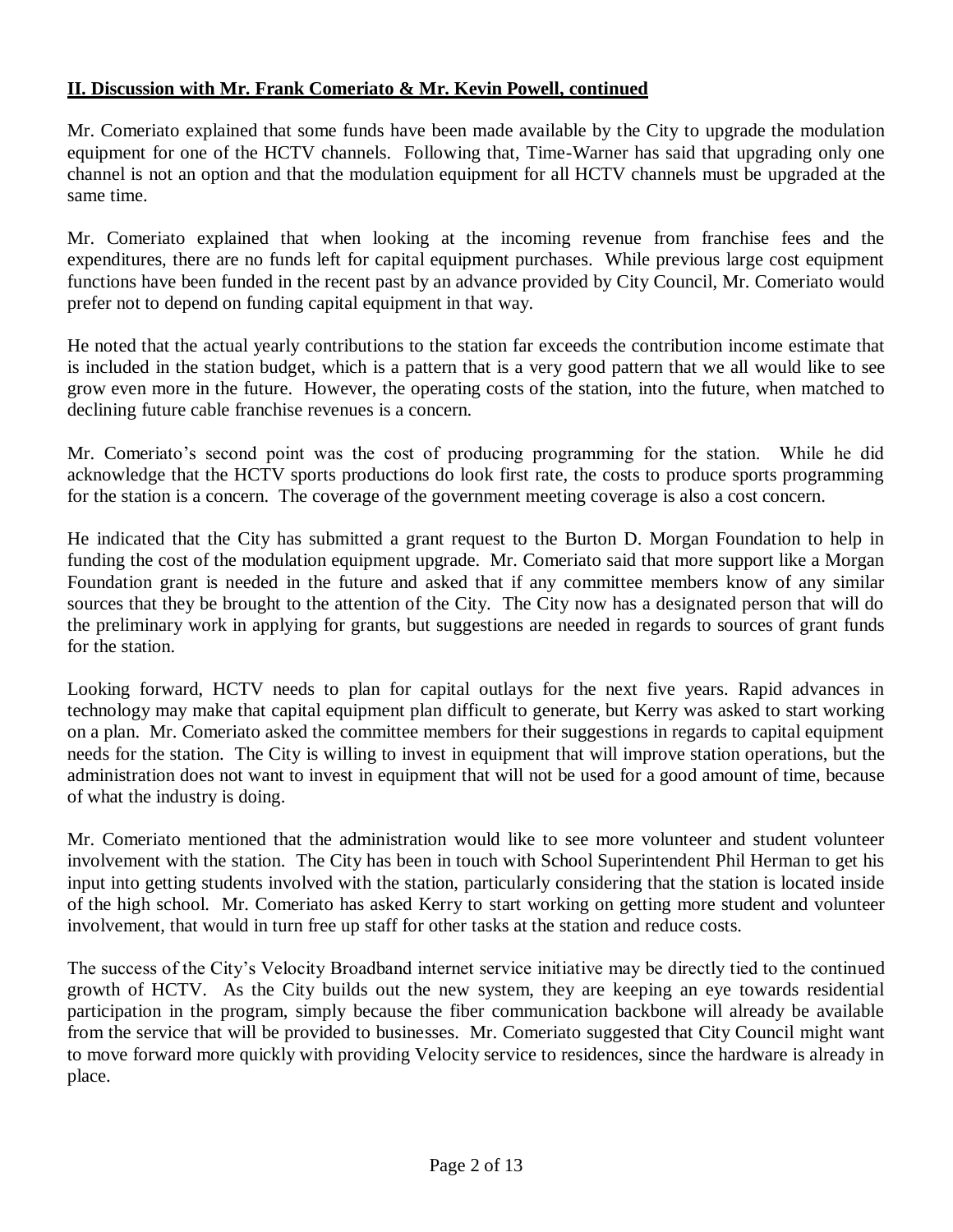He also said that City Attorney Todd Hunt recently submitted a memo stating that any form of direct paid advertising on HCTV is not allowed, per the Ohio Revised Code. However, underwriting of productions for promotion is allowed and City Staff may be able to help in soliciting underwriting opportunities from community businesses.

The new Economic Development Director, Mr. James Stifler, has said that perhaps a simple "reach out" to the business people in town, people who have both businesses in town and in other cities, may be all that is needed to get support.

In summary, Mr. Comeriato said that he would like the committee to try to look forward and plan for technology developments that may be coming in the next five years. He is also interested in the committee's help with a cross-training program, personnel team building and succession planning. Generating interest in student involvement is also something that the committee should be promoting as best they can.

All of the City operations are being analyzed in a refined way, with an eye towards making some adjustments in the cost of programming that could result in improvements and cost savings. For instance, sports programming does consume a large part of the HCTV budget. There may be opportunities to reduce the cost of sports programming to free up budget funds for other station endeavors.

Mr. Comeriato said that he would shortly generate a summary of the discussions that took place during this meeting, and would provide that summary to the committee members. He said that he was aware that a lot of information had been discerned during the meeting and the summary that he will provide will give the members reference for the points that were covered.

During time for questions, Jeff Russell asked Mr. Comeriato if he received our committee minutes. He responded that he had access to the minutes via the City web site, but he said that he had not looked at the archived committee minutes.

Thor Wasbotten asked if Council would be receptive to the committee meeting with Council members to come up with a plan to underwrite programming in general and sports programming in particular. Dr. Williams responded that he personally felt that Council would be supportive of such an action. Dr. Williams said that Council does have concerns over funding for the station, as no General Fund resources are currently going to HCTV. The five-year projections for the franchise fees that fund the station look to be steadily declining.

Thor asked if there would be any problem if the committee were to contact businesses that have already been contacted about the City's Velocity Broadband initiative. Dr. Williams said that he saw no problem with that initiative. Mr. Comeriato added that the Friends of Hudson Community Television non-profit group would be a perfect way to engage Hudson businesses in underwriting plans.

Thor asked if there were any resources available that could research what other Public Access communities have done to fund their stations through underwriting. Mr. Comeriato noted Thor's question and said that he would try to find out information on what other Public Access operations have done in regards to underwriting.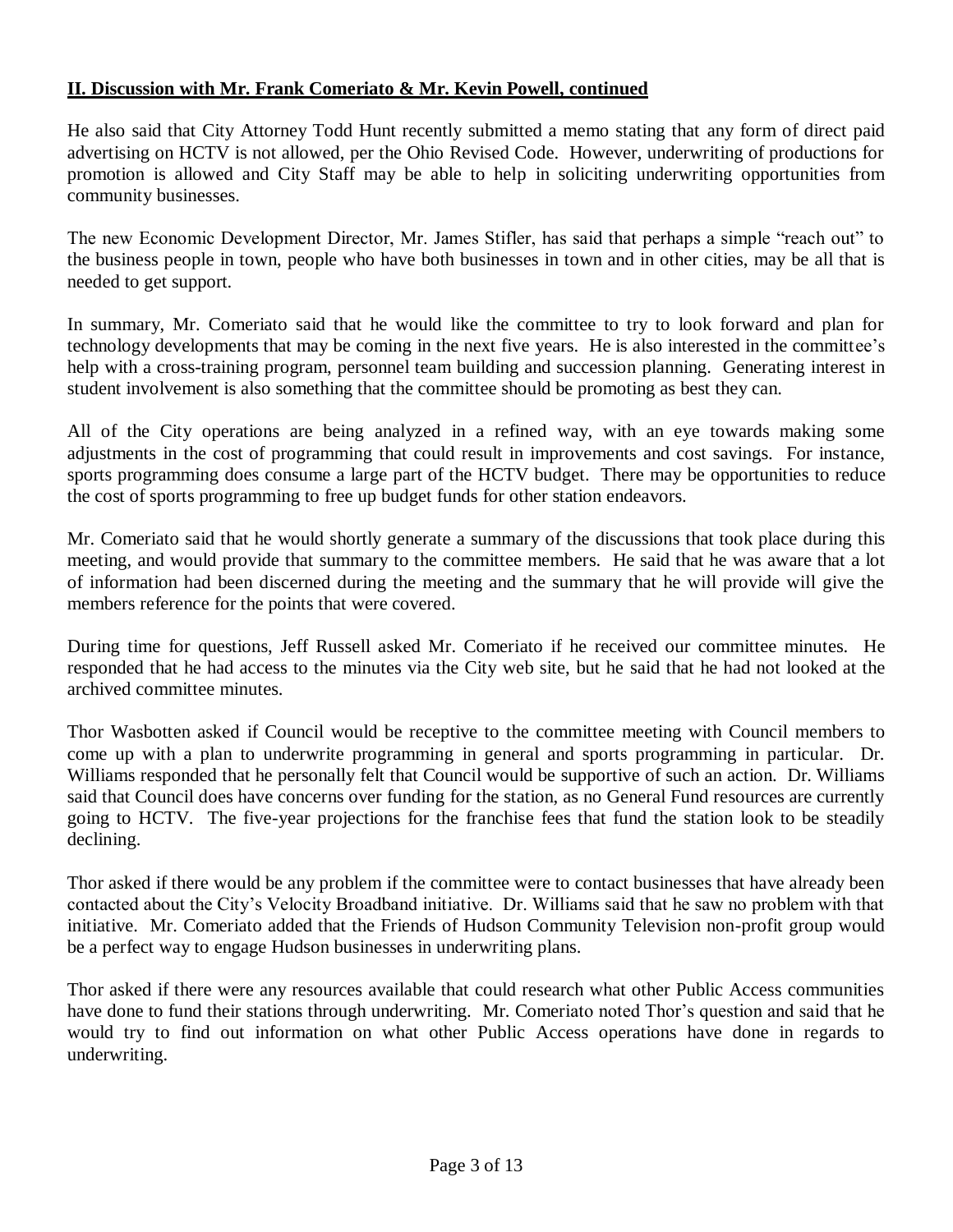John Funyak asked if the station could solicit companies in town to create programming about them in return for the companies underwriting HCTV productions. Don Drenski mentioned that we had tried such a plan a few years ago with the idea of "Business Link", but that idea never got off the talking stage due to lack of support from the Chamber of Commerce and the City.

Thor added that he liked the idea of creating productions, but thought that we should have research in place before we proceed, just to be sure that all of the efforts would comply with state law. Kerry added that the station needs to conform to the "PBS Thank You" model at the beginning or end of a program. Kerry said that carrying programs further as suggested should probably be handled through the Chamber of Commerce and / or the Economic Development Office of the City.

Jeff said that all PBS radio and television operations have 'media kits" that spell out the details of underwriting programming on the associated stations. He suggested that HCTV should have such a "kit" available before diving into the underwriting effort. Mr. Comeriato said that someone from the City could find that information and provide it to the station and the committee.

Thor added that such an effort would be for incremental funding, not funding for the entire operation.

Don asked about the expansion of the Velocity Broadband service to residents. Mr. Comeriato said that businesses were the focus of the Broadband effort, with residences as a possible addition to the system, after the business community was fully served. Before crossing over to residences, City Council is funding a feasibility study to see if that effort would be advisable. If the study proves positive, residential service may come in the future, but may not be economically favorable to residents, at least initially. Dr. Williams said that Council will be looking at the Broadband system closely to try to make it available to as wide a market as possible.

Dr. Williams asked about the three HCTV channels and the costs of upgrading the modulation equipment for each or all of the channels. Kerry responded that the initial channel upgrade would cost \$6,000, only due to a lower quote that was received from Time-Warner initially. The two addition channel modulators would cost \$8,600 each to upgrade or \$23,200 to upgrade all three HCTV channels.

Barb VanBlarcum asked about the amount that has already been invested in changing over to high-definition playback capabilities. Kerry said that about \$40,000 has been spent to the high definition conversion effort.

Thor asked if there was any viewership information for each channel. Kerry said that the subscriber number (5,293) is all that is available for Time-Warner, but not individual channel viewing information. Dr. Williams asked if losing one channel would cut into that subscriber number.

Thor commented that it would not be the destination that would be the target, but the content that is being provided and if that content would be driving viewership and the subscribership number. He added that ideally, you never want to give up real estate and cutting back to two HCTV channels would most likely mean that the third channel would never come back.

Thor added that with the changes in broadcast, cable and internet television viewing technology and viewer habits, would it be considered less of a service if HCTV would offer fewer channels. Thor said that that thought should drive whatever decision is made for the future upgrade of the cable signal service.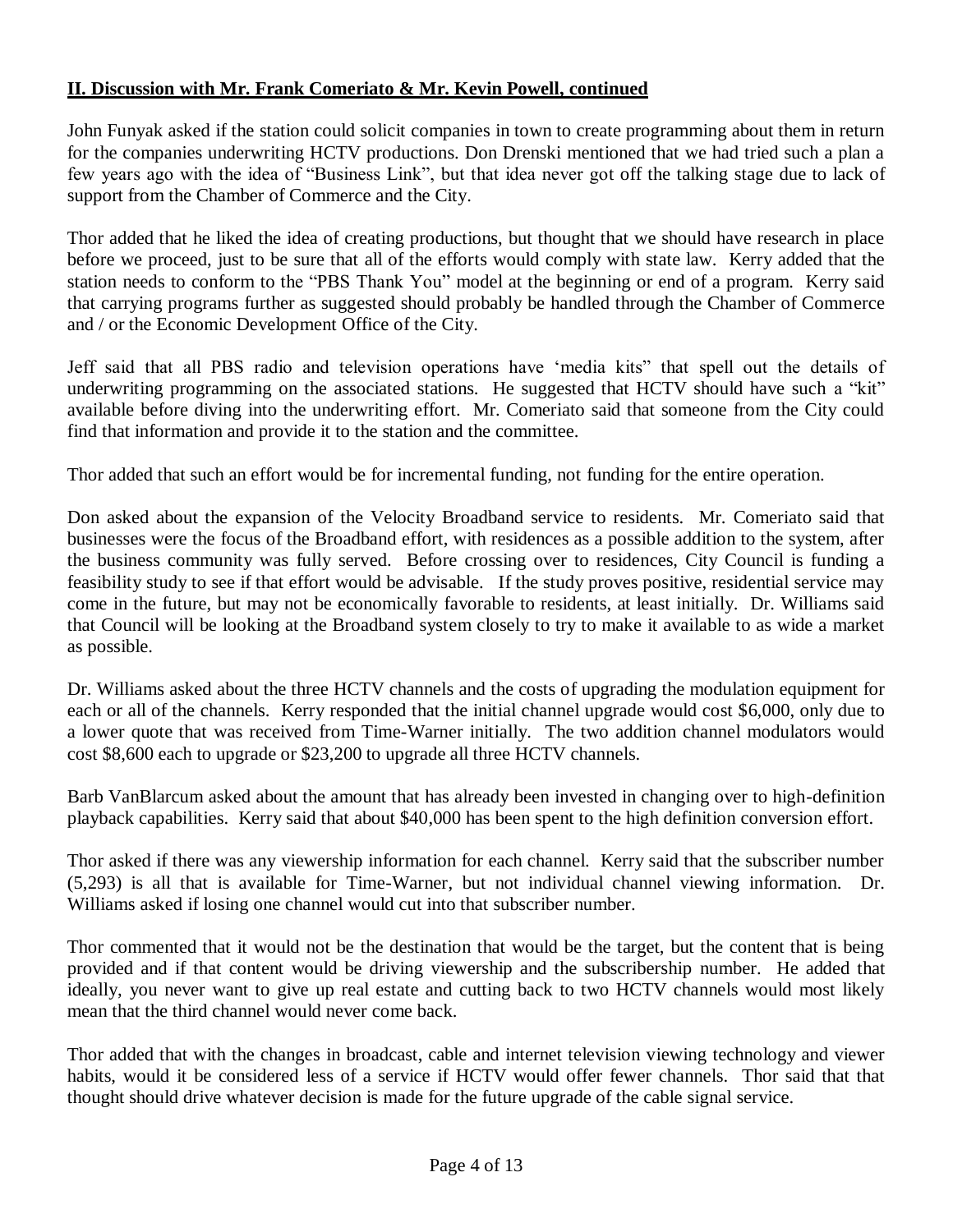Mr. Comeriato said that the initial discussion that he had with Kerry about the modulator distortion problem on Time-Warner Cable was that all of the current HCTV programming could be presented on one channel, if we really had to. Of course, only having one channel would greatly restrict the variety and repeatability of the available programming, government meetings and bulletin board information.

Barb said that if all of the HCTV programming was only on one channel, serious decisions would have to be made in regards to scheduling programming around that one channel restriction and feedback from the community would probably be needed in planning such a restrictive schedule.

Kerry added that it would be possible to maintain the current programming that is seen on the Public Access channel, and then supplement that programming with the government meetings, shortly after they occur. His thought was that since the meetings are streamed live via the Internet and are available on demand on line, perhaps a restricted play on a single HCTV channel may be sufficient.

Kerry did say that the volume of information that is available on the Bulletin Board channel probably dictates that it continues to have its own channel. An equipment upgrade savings of \$9,000 could be realized if one HCTV channel was sacrificed, and any future upgrade equipment cost would be reduced if less than three channels are being used by HCTV.

Dr. Williams asked Mr. Comeriato what he would like from the committee as a result of the above listed discussions.

Mr. Comeriato said that his intention for this meeting was to present the issues to the committee and give the members time to think about them. He said that he would provide a question-and-answer type of summary that would allow the members to comment on each discussed issue. With the comments returned from the committee members, a consensus can then be generated. He stated that he would submit the summary to the members in a week's time following the meeting.

At this point, the cost allocation for the upgrade of one channel's modulation unit is set by the City. It is reasonable to believe that a grant will be approved that would cover the costs of a second channel's modulator upgrade before the end of the year. The third channel modulator upgrade is "out in space".

John asked about the time line that is required to make a decision on the modulation equipment upgrades. Mr. Comeriato responded that his feeling was that Time-Warner would want to do upgrade at least two HCTV channels initially. However, he is concerned that the expiration date on the quote from TWC was coming up quickly (October 8) and extending beyond that may result in the loss of the previous quoted prices and a possible increase in the upgrade costs.

Mr. Comeriato asked what would happen if HCTV would just stop using a channel. Kerry responded that TWC would be contacted to notify them of the change and TWC would probably allocate the unused channel to some other signal/service. Mr. Comeriato asked if HCTV pays to use the three channels on TWC. Kerry said that no charge is currently in place, but that may change after Charter Communications takes over TWC after the first of the year, 2017. The station's current arrangements are grandfathered in with Charter Communications and should not be affected by the Charter acquisition of Time-Warner.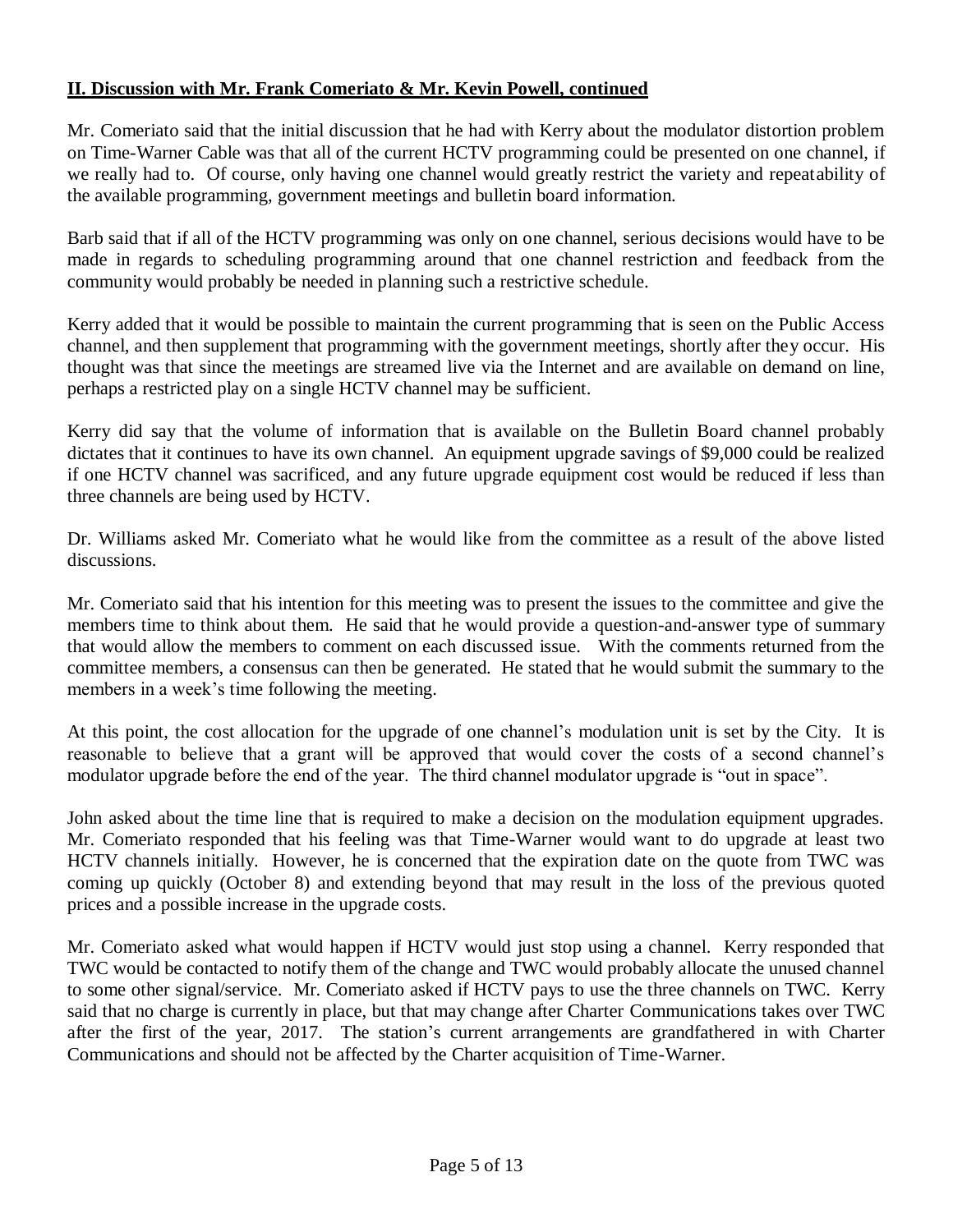Thor asked if the committee was being asked to just provide input, or if we are being asked to provide an opinion on how the station should move forward on the upgrade options. Both Dr. Williams and Mr. Comeriato said that they would like the committee to provide recommendations to Council on the matter.

Mr. Comeriato added that the citizens also need to be aware of what, if any changes are made to the HCTV service and the citizenry will expect that Council, along with the committee, has looked at the situation and proposed a proper resolution.

Kerry added that because a quote is already in place, the City's Public Access interests would be preserved, but that Charter / Time Warner would not entertain new construction for any new Public Access operations.

Dr. Williams added that the 5-Year plan budget had just become available and asked if the committee members had seen it. Mr. Comeriato said that it had just been released the day of the meeting and that he would supply the committee members with copies of that budget plan.

Kerry said that the \$70K advance that came from Council is included in the budget for the upgrade to HD playback capabilities that included the broadcast transmission equipment, the blade server. Station Engineer Dan Gerbracht added that the controller, the streaming equipment, the routers and the replay machine were also included in the advance expenditure. The TWC cable modulator upgrade, which has only come up as a pressing problem in the past few days, is not included in the existing advance from Council. Payback of the advance will begin in 2017, and no further capital equipment is included in the budget for 2017.

Dan G. expressed an opinion that he thinks that it would be a waste to go to two channels. \$45K was spent to upgrade the station's equipment with three channels allotted for that upgrade, so he felt that it would be a shame to now lose a channel that has already been upgraded, only because of the Time-Warner modulator problem.

John asked if the equipment that was purchased, and may become redundant if only two channels could be used elsewhere. Dan G. said that the return policy on the equipment has already expired.

Barb added that reinterpreting the channels could be done to allow for community programming to be concentrated on one channel and then business focused programming, perhaps supported by the Community Development office of the City, could be the other channel's main focus, as long as they are kept as "infomercials".

Kerry asked that the use of web content for streaming a channel (not appearing on Time-Warner) would still fall under the restriction of only non-commercial content. Mr. Comeriato said that he would have to get an opinion form the City Solicitor to find out if streamed programming is still restricted to non-commercial content via the Ohio Revised Code.

Nick asked if eliminating broadcasting of the city meetings would be a problem, considering that the Granicus recordings are the official record of those meetings. Mr. Comeriato answered that the Granicus system would continue to create the official meeting record, the meetings would just not be provided on Time-Warner if the station channel count were reduced.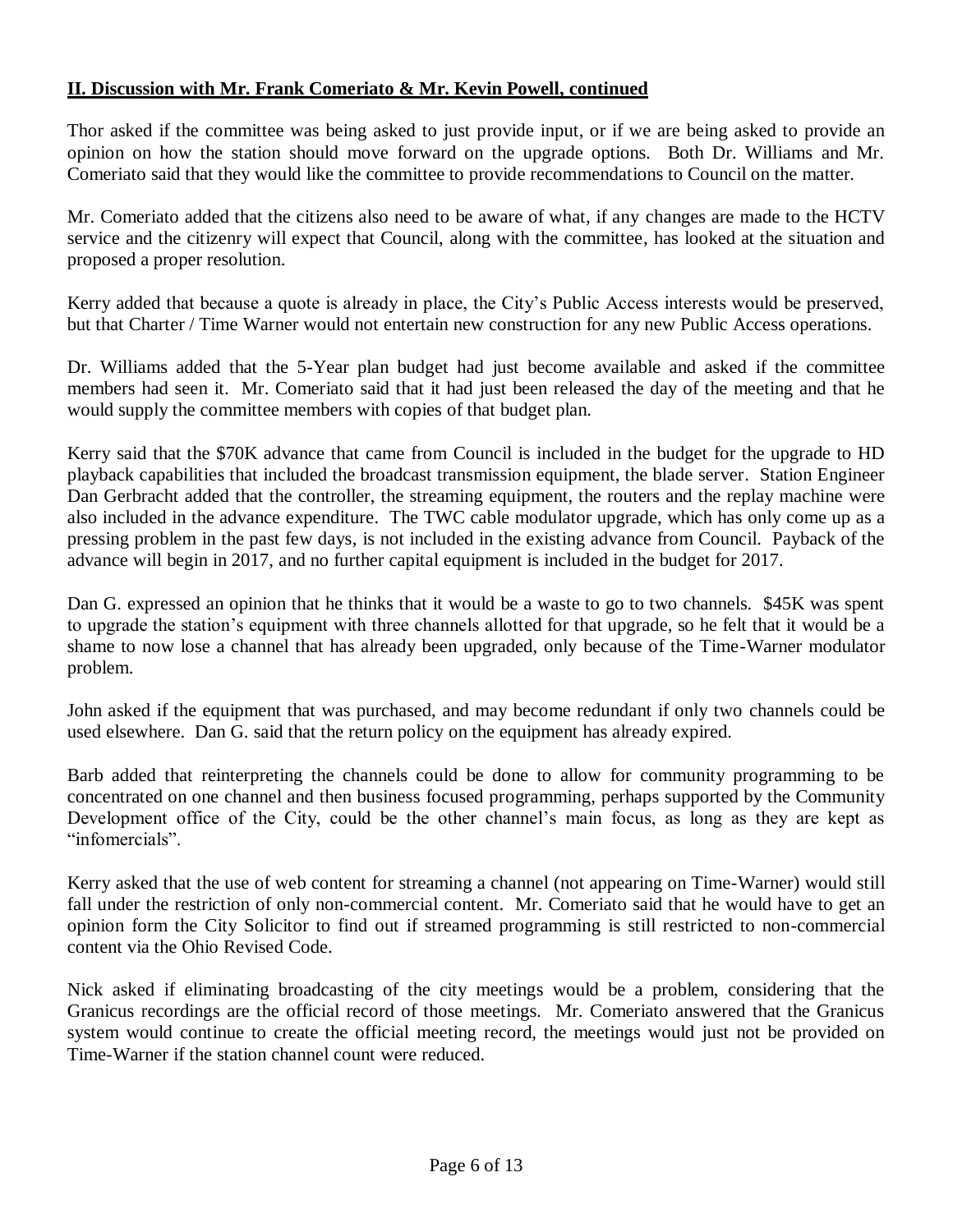Kerry said that the station is not required to provide cable programming of the City meetings as is done currently, but he thought that it would be a disservice to the community to not have the meetings available for cable TV access. Having to program the meetings into the schedule, considering that varied length of the meetings would be a problem, with the meetings butting up against the regular public access programming.

Nick asked if there were still plans for a rider on the fees for the City's broadband service would be shared with the stations, as indicated by the City Manager Jane Howington at a previous committee meeting. Mr. Comeriato answered that the rider fee would only come into effect if the Velocity system expanded out to residential customers. Mr. Powell added that residential service of Velocity would have an impact on Time-Warner residential service, so that is when the rider fee on service would be appropriate.

That concluded the update from the City Administration. We thanked Mr. Comeriato and Mr. Powell for joining us and invited them to stay for the rest of the meeting. They agreed to stay.

## **III. Approval of Previous Informal Meeting Notes**

The notes from the May 19, 2016 and the July 21, 2016 informal meetings were approved as written and will be posted to the City web site. The May and June meetings were held informally due to a lack of a quorum of committee members at the meetings.

#### **IV. Station Manager's Report, Kerry Paluscsak**

Kerry reported that the football season is under way and the new HD Upgrade equipment made the program look great. Thanks to Dan G. for his hard work in installing all of the new HD equipment and getting it "on the air". Great job, Dan!

As part of the goal of working with the School System, Kerry is working on a project in the Press Box at Veteran's Memorial Stadium to ease the access of video contact sent out by HCTV to be displayed on the stadium scoreboard.

Kerry is working on a five-year plan for equipment upgrade, even though there is no capital allocation. The care that the HCTV staff and volunteers take with the station's equipment should extend the life of the equipment well beyond the normally expected equipment lifetime. The proposed capital plan will be a "placeholder" for future replacement equipment purchases, when it is needed.

Council will be reviewing the Public Works budget on October 25, 2016. HCTV is now part of the Public Works group, so the station budget will be part of that review.

Kerry reported that he just received an update on the number of cable subscribers in Hudson in August 2016. There are currently 5,293 subscribers to Time-Warner Cable in the City. The subscription fees from those subscribers are the primary means of support for HCTV. Two years ago, TWC had 6,400 subscribers in Hudson, but the current number does show an uptick in subscribers, adding 33 subscribers since the start of the year. Finance Director Jeff Knobloch will also receive the TWC subscriber information, so if a sharp drop in the numbers is seen, adjustments can be made quickly to the station spend.

This year to date, HCTV has provided 1,884 hours of programming to the community with 572 hours of original programming. Since the beginning, HCTV has presented 202,429 hours of programming for Hudson.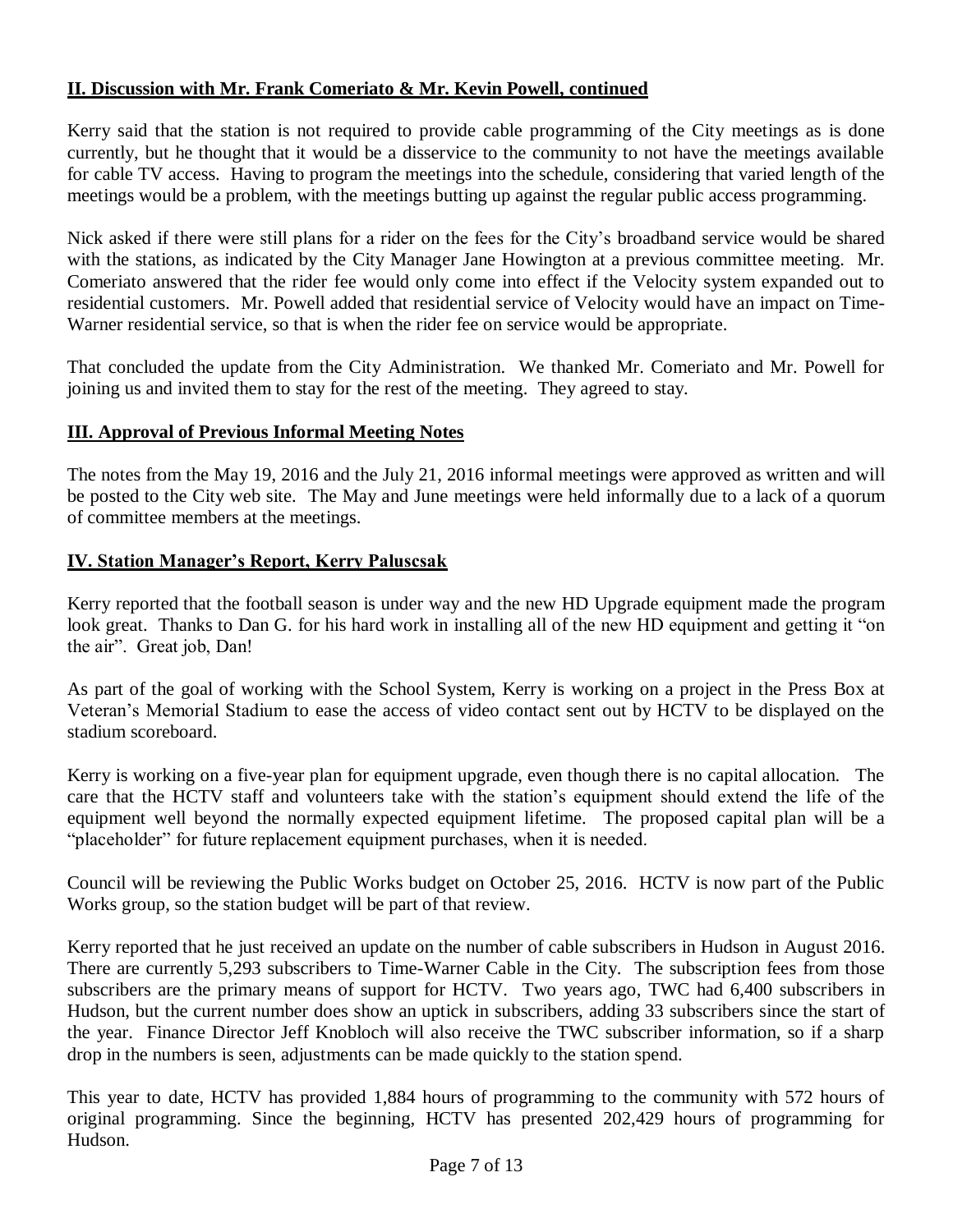# **V. CAP ACT Update**

No new information relating to the CAP Act was available. With the Presidential Election coming up in November, no substantial action on the Act is expected until after the first of the year.

With that in mind, Kerry suggested that we delete CAP Act updates from the future meeting agendas until Congress makes some movement towards acting on CAP. In the meantime, Kerry will forward any information that he gets from the CAP Act lobby organizations to Nick for distribution to the committee members.

#### **VI.Time Warner / Charter Comm. Update**

Changes have been very transparent in the implementation of the Charter Communications acquisition of Time Warner Cable. Charter will be reviewing all of their projects and any further Public Access service will probably not proceed, HCTV is grandfathered in and will be able to continue service as they have in the past.

#### **VII. Public Access Update – Barbara VanBlarcum**

Barbara said that Public Access activity had slowed down for the summer months, but has picked up since school has resumed. Barb reported that many requests for Bulletin Board have recently been received and the Genealogy group from the Hudson Library & Historical Society has started recording their meetings.

A new volunteer producer, that had recorded programs years ago has now moved back to Hudson and plans to take on the Case Barlow Farm web site and marketing as a promotional project. That same producer will also be producing an infomercial about Cleveland Electric Labs, a temperature control equipment company located in Twinsburg.

Another local producer is creating a program about a recent presentation at the Barlow Community Center concerning non-addictive pain treatment as a way to reduce the chance of a dependence on addictive drugs.

The Ultimate Game Challenge is returning after a several year hiatus and has produced several new programs, the first of which will start airing on the station in a few weeks. The first game that will be featured on the show is Connect Four.

Ms. Ren of the King House in Hudson will be producing a new "Inn Chat" program featuring a conversation with local veterinarian, Keith Caldwell.

Barb reported that the Advisory Committee had a successful day when they appeared at the Hudson Farmers Market Community Day event. Many contacts were made during the event and a Public Access program that is currently on HCTV was developed from the visit. Comfort Spa is a new business that was contacted at the Community Day event and they expressed an interest in producing a program concerning health care.

The 2016 Art on the Green event was recorded and a program about the annual art show is currently airing on HCTV.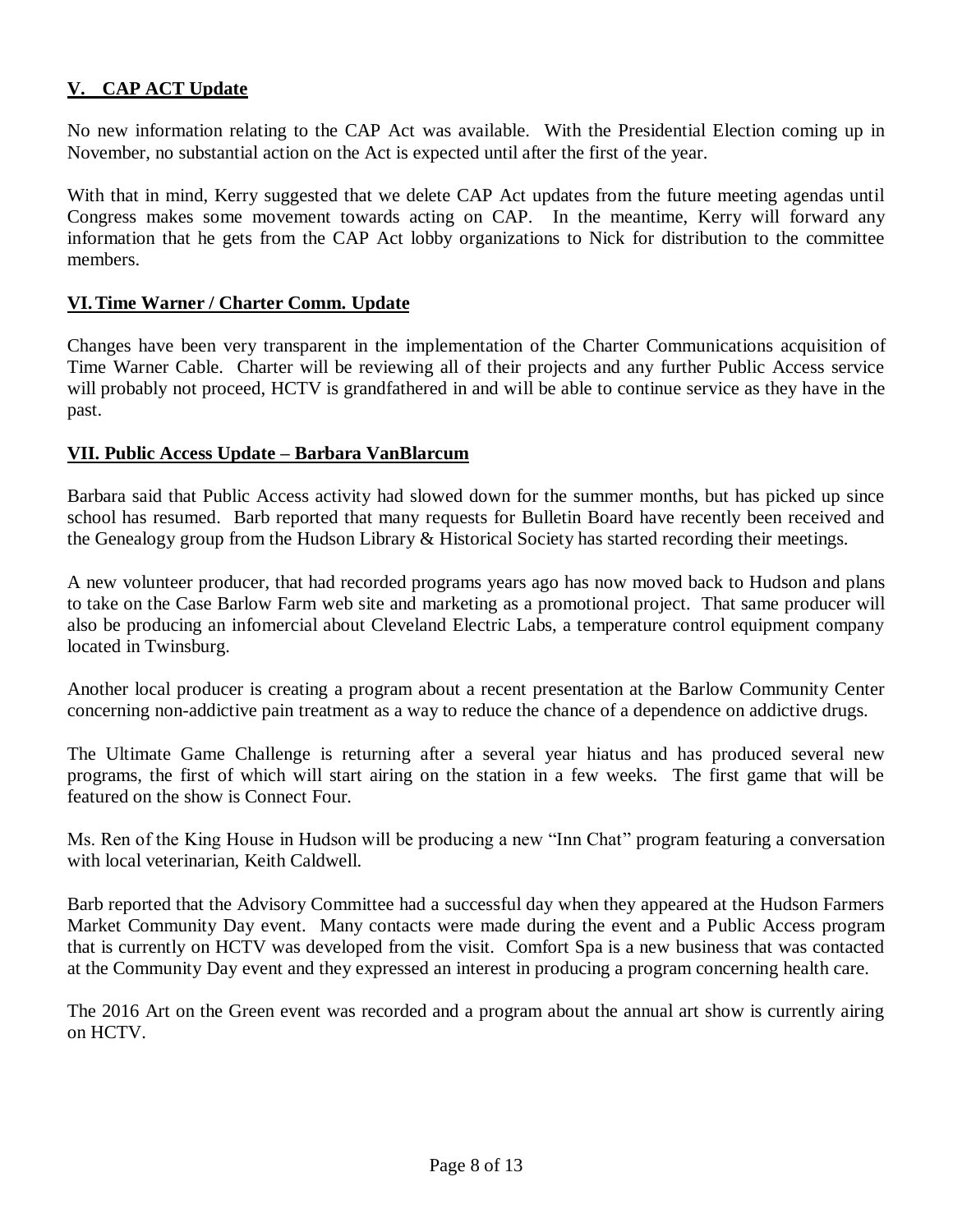# **VII. Public Access Update – Barbara VanBlarcum, continued**

Barb and Meg Andrus from the HCTV staff recently recorded the life stories of seven World War II veterans at Laurel Lake. Those interviews will start airing on the station next week. Plans are in place to interview more veterans in the near future to get their stories. Barb added that the produced programs are being shared with the U.S. Library of Congress as part of their World War II Oral History collection.

## **VIII. Community Organization Liaison**

No further efforts have been made in the area of community organization liaison. Nick said that he would send out a new e-mail blast in the next few weeks to previously contacted and newly selected organizations to entice them to use HCTV as a valuable, free resource to promote their organizations. Nick added that attending and recording at events in town seems to be a great way to promote the station. While recording at the Art on the Green and Farmer's Market, many people stopped to ask about the station and the live streaming capabilities of the station are always promoted via these "out in public" sessions.

## **IX. Friends of Hudson Community Television**

Nick repeated that both the Internal Revenue Service and the State of Ohio Attorney General's Office have approved the 501(c) 3 designation for the Friends of Hudson Community television.

With the organization in place, there is a need for another organizational meeting for the Friends of group to get things moving on grant writing and fund raising. Nick mentioned that the Hudson Library and Historical Society has a comprehensive database on hand to research grant opportunities available to the Friends group. While the committee members are welcome to join in the Friends effort, the plan is to include noncommittee members in the non-profit support effort.

## **X. Election of Officers**

While it was the intention to elect new officers at the past two meetings, the lack of a quorum of voting members of the committee at those meetings precluded the election from going forward. At this meeting, we were able to accept nominations for Chair and Vice Chair of the committee. Jeff nominated Nick for another year as Chair and John seconded the nomination. Nick was elected to another year as committee chair by a voice vote.

Jeff was nominated by Thor for re-election to Vice Chair, but he declined the nomination. Jeff then nominated Thor for the Vice Chair position, and Nick seconded the nomination. However, Thor declined the nomination due to his travel and work schedule. Nick nominated John for Vice Chair of the committee and Thor seconded the nomination. John kindly accepted the nomination and was elected as committee vice chair by a voice vote.

#### **XI. Previous Meeting Follow Up**

Nick reported that the Malabar Farm program that was under production with Western Reserve Academy Historian & Archivist, Tom Vince is not yet complete. An additional interview with the daughter of Louis Bromfield in the next week (at Malabar Farm) may lend more information on the Hudson connection to the Bromfield story and the reason why the program was being made. It is hoped that Bromfield's daughter can supply more information on the two adopted brothers who lived with Bromfield and attended WRA.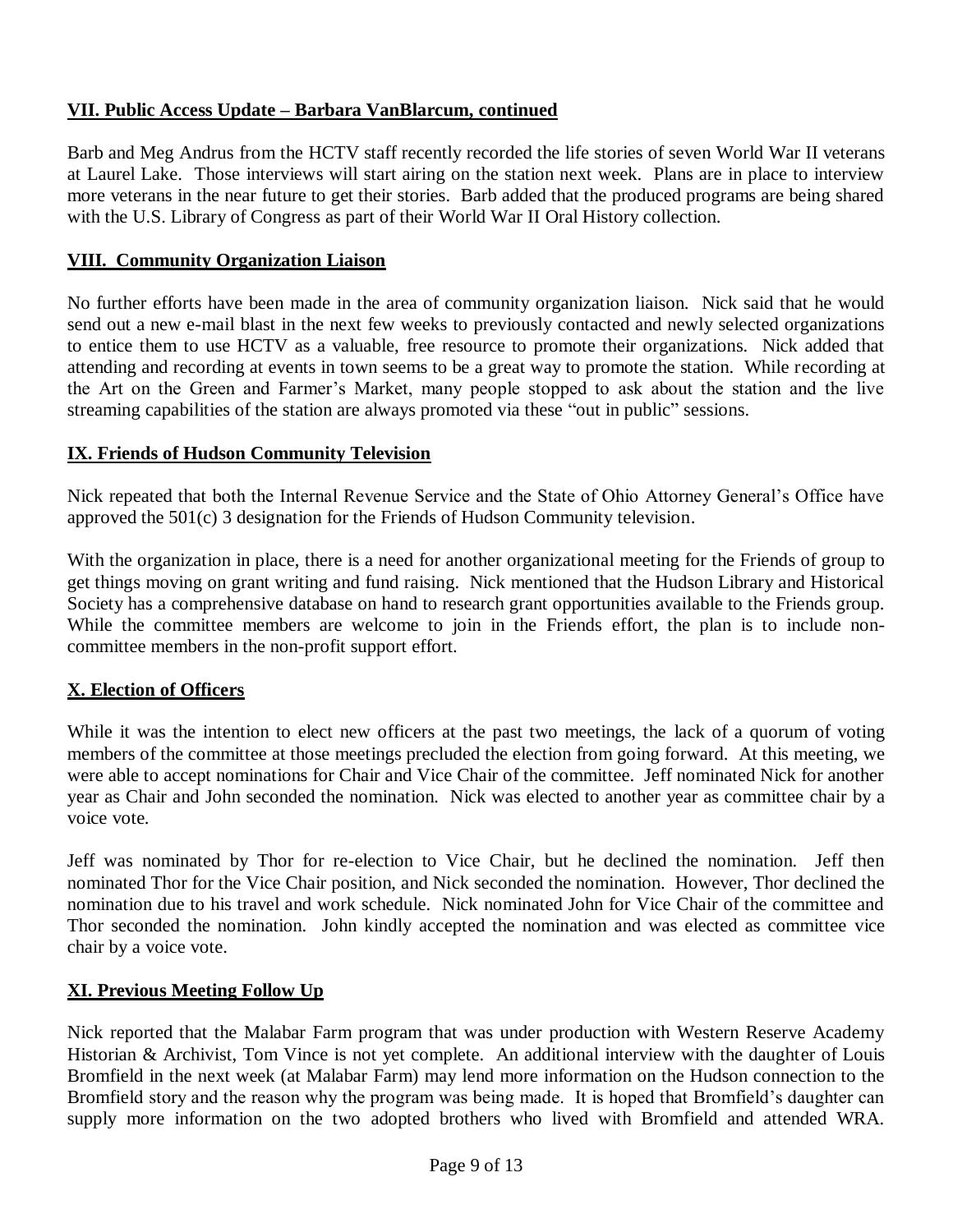## **XI. Previous Meeting Follow Up, continued**

Nick reported that another program featuring Tom Vince was recorded last week on the campus of WRA. Mr. Vince's presentation to the Daughters of the American Revolution concerned the history of Women's Education in Hudson.

The first Hudson Heritage Association meeting of the season was also recorded last week, again featuring Tom Vince. The subject for that meeting was a history and walking tour of Markillie / St. Mary's Cemetery and the storied histories of those two historic properties.

Nick mentioned that the committee had previously talked about contacting Hudson High School Principal Brian Wilch to spur interest in producing a program involving the high school students in an open discussion format.

Thor reported that on October 20, he would be hosting a discussion program at Kent State University discussing current events. He said that many students have approached him prior to the program and mentioned that their lives have been touched by the heroin epidemic. He would like to share that program with the local media, but he would like to do a similar discussion program in Hudson.

Thor thought that a program about the heroin epidemic would be a good idea, with just the high school students, or a community wide discussion of this serious epidemic that has exploded in the past few years. Thor said that he would be more than willing to spearhead the effort to create such a discussion program. The previous Kent State events that he has been involved with included discussions on terrorism, racism and how social media effects everyday life. Thor said that the Kent events are packed with student attendees because the student body really wants to talk about issues.

Thor felt that such a program could be a real drive to viewership of the station and would be an important opportunity to discuss important matters in the community across all generations. The City's involvement would be minimal, but we would think that the City administration and Council would support such an effort.

Thor mentioned that a recent Kent discussion asked the 150 students that attended if they believed that they would not be living in a democracy in their lifetime. Sixty percent of the attendees raised their hand, which was a disturbing result. Thor thought that we are missing an opportunity to have these discussions with our kids on issues that they feel are important and issues that they want to discuss.

Dr. Williams asked what would be the next step in getting a discussion program series going. Thor said that we would have to interface with the High School and perhaps the Hudson City School administration to get their approval in getting the students involved. After that, perhaps the discussions could branch out to include the citizens of the community as a whole, at which time Council and City administration support in carrying out the program and promoting it would be needed.

Kerry said that he has reached out to Principal Wilch in the past about producing programming, but Mr. Wilch's problem is that a High School teacher would have to have time allocated to any project, and the demanding schedules of the high school teachers would make allocating the needed teacher resources difficult to arrange.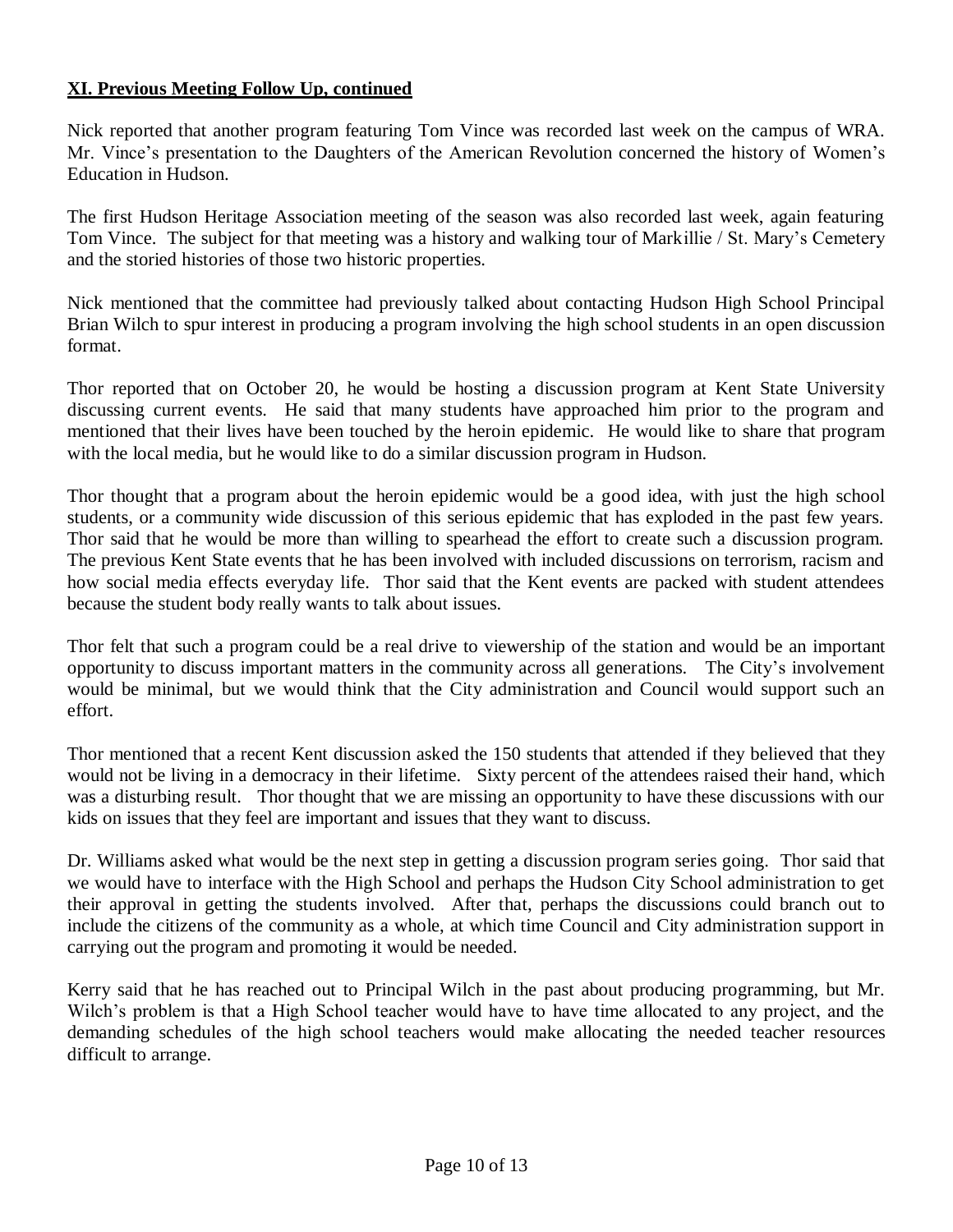# **XI. Previous Meeting Follow Up, continued**

Thor said that he would not need teacher involvement to create the discussion programs and that all he would need is the room, a little publicity and the blessing of the Board of Education to produce the program. Kerry suggested that perhaps an informal contact with School Superintendent Phil Herman would be all that would be needed to get the ball rolling on making a program. Nick said that he would contact Principal Wilch about the project and Thor added that he would reach out to Superintendent Herman to try to create interest in moving forward.

Thor mentioned that the October 20 discussion program at KSU has been moved to a larger auditorium to accommodate the expected crowd. Barb asked if the KSU discussion would be recorded and then could be aired on HCTV.

Kerry suggested that it might be possible that in conjunction with the Hudson schools, the KSU discussion could be held in the High School auditorium, HCTV could provide recoding coverage of the event, and KSU could take the program feed and connect it to their remote program vehicle. Thor responded that the only problem with that plan would be that he doubted that the KSU students would want to travel to Hudson for the program.

Dan G. suggested inviting the school officials to the October 20th event at KSU or Barb providing previous KSU discussions to the officials. Thor said that the former programs are available on line. Dr. Williams said that he liked the idea of getting the Hudson schools interested to get the idea moving.

Dr. Williams asked if anyone was covering the upcoming Hudson Green on Green event. Nick said that he had recoded the event in the past, but was unavailable to be at this year's event.

Nick asked about the upcoming Hudson Schools Hall of Fame Induction event. This year concerns the Sports Hall of Fame induction. The stadium portion of the Hall of Fame celebration will be recorded as part of the full football game coverage. Barb said that NPR reporter Kabir Bhatia would be interviewing some of the inductees and Dan G. & Nick reported that they are available to record the event.

## **XII. Once Around**

Don said that after all of the discussions about the future channel designations for HCTV, the committee had not decided on a recommendation to Council on how to proceed. Dr. Williams suggested the committee have another meeting shortly to generate a recommendation. Mr. Comeriato said that he would send out the five-year plan to the members and would send a prioritized list of the issues that were discussed during this meeting. The list would break out the pressing issues from the long-term issues, so that the committee can focus on the most pressing issues first. He said that the five-year plan and prioritized issues list would be sent out in the week following the meeting. Since the five-year plan was already available in Mr. Comeriato's possession, Dan G. made copies of the plan at this point in the meeting and distributed the copies to all of the attendees.

Don mentioned that it would be difficult to gather a quorum of members for a follow-up meeting under short schedule. Kerry said that decision concerning the channels needed to be made quickly and an e-mail response from the members could be included in the public record as a recommendation from the committee.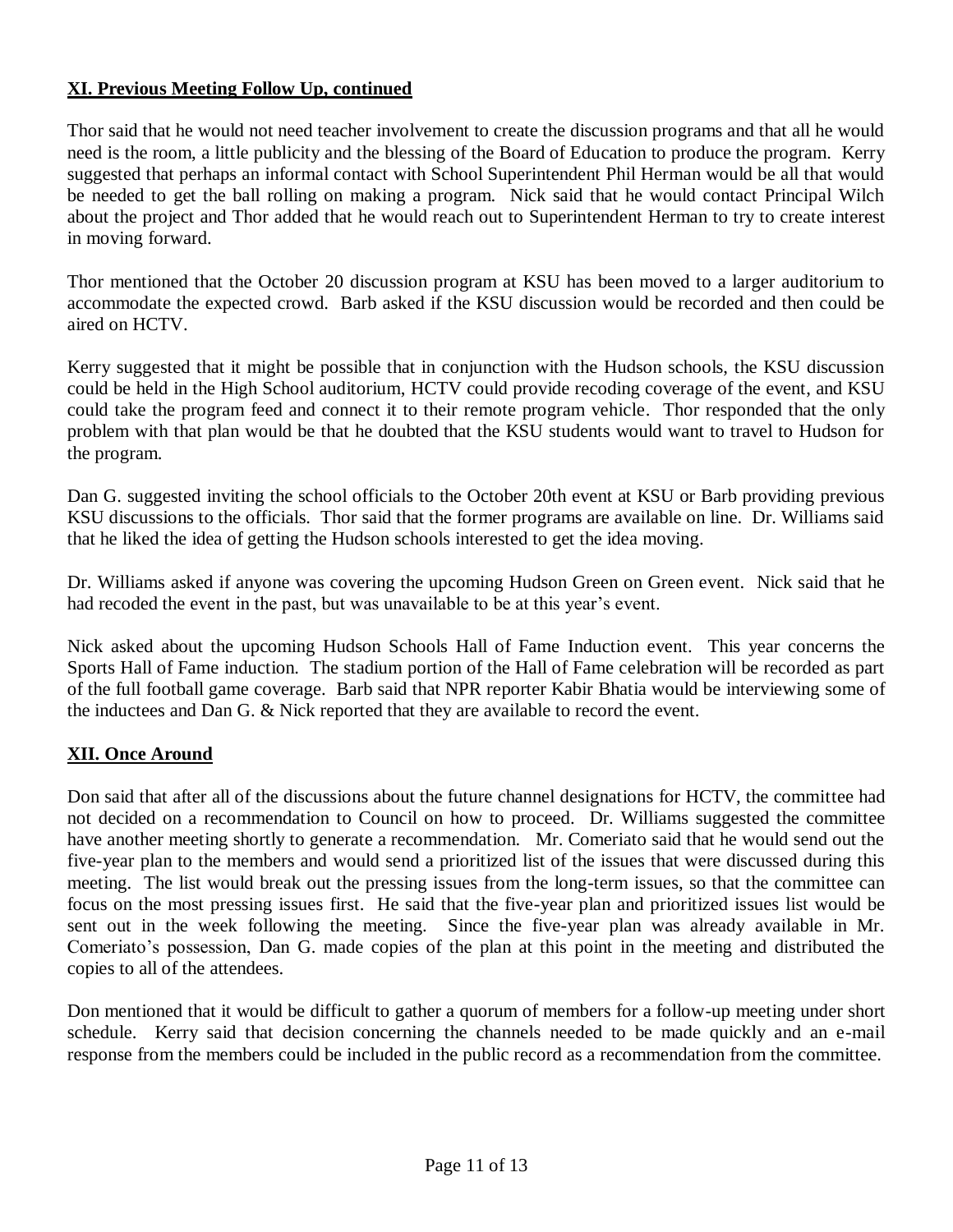## **XII. Once Around, continued**

Nick said that the pressing decision from the discussions is the number of channels that should have modulation equipment upgraded. Thor responded that his feeling was, that the number of channels that should be upgraded, was two, one channel for community programming and the other for bulletin board information and then research ways to underwrite the operation of the channels. Don agreed and said that he thought that going to two channels would be the right thing to do. Jeff said that he was concerned that the time from receiving the five-year plan (a minute and a half) and having to decide on the fate of the three channels was too tight. He said that he was leaning towards keeping all three channels but would like some time to consider the options.

Dan G. said that if it would help, he could provide the breakdown on how the \$70K, which has already been spent on the upgrade, was split out between the three channels. Dan G. said that he would send that information to Nick for distribution to the committee members.

A.J. Stokes said that two channels would be his choice, noting that a lot of information can be presented on one screen so some condensing of information is possible.

Mr. Comeriato reminded everyone that the City does not have the funds to upgrade all three channels. With that in mind, he also felt that it was not acceptable to continue to broadcast a signal that looks as poorly as the current signal that is presented on TWC. While the City would like to upgrade and keep all three channels, the funds just are not there to do so. He said that the ultimate decision is if we keep one or two channels and that three is not an option due to the budget constraints. He also added that going back to Council for equipment needs is not helping because it is adding debt. Combined with the projected decrease in franchise funds, directly affects the station's bottom line, which is projected to go negative in 2021.

Barb asked for clarification on the grant application with the Morgan Foundation. Mr. Powell said that the Foundation would not decide on the grant until January 2017 and if approved, funds would not become available until the end of February 2017. Mr. Comeriato added that the restriction that TWC has placed on the channel upgrade, the inability to do one channel at a time, also complicates the matter.

Thor added that the current crisis in channel upgrade could spur planning for the future to look at generating underwriting for sports programming and general programming that could offset some of the projected future budget shortfall.

Nick said that in his opinion, he would hate to lose the third channel, but based on the restrictions as explained during the meeting, he did not see a choice that allows the City to keep all three current channels active and upgraded. Nick suggested that the wide differences in City meeting lengths could give the opportunity to interspace the Bulletin Board announcements in the gaps between meetings, rather than just displaying the program schedule as is done now on channel #16.

Dan G. asked if the community could be made aware of the channel dilemma and could be asked to help. Mr. Comeriato reminded us that no fund solicitation is allowed. He said that taking one of the channels and pointing towards the Internet seems to be the natural progression of TV service anyway. Thor responded that the target audience is, for the most part, not yet on line, so the progression to the Internet cannot be considered as that advanced at this time.

Don made a motion that the committee recommends that the station reduce to two operating channels, because of the modulator upgrade problem. Nick seconded the motion. No further discussion was brought forward. The motion carried by a five to one vote with Jeff voting no.